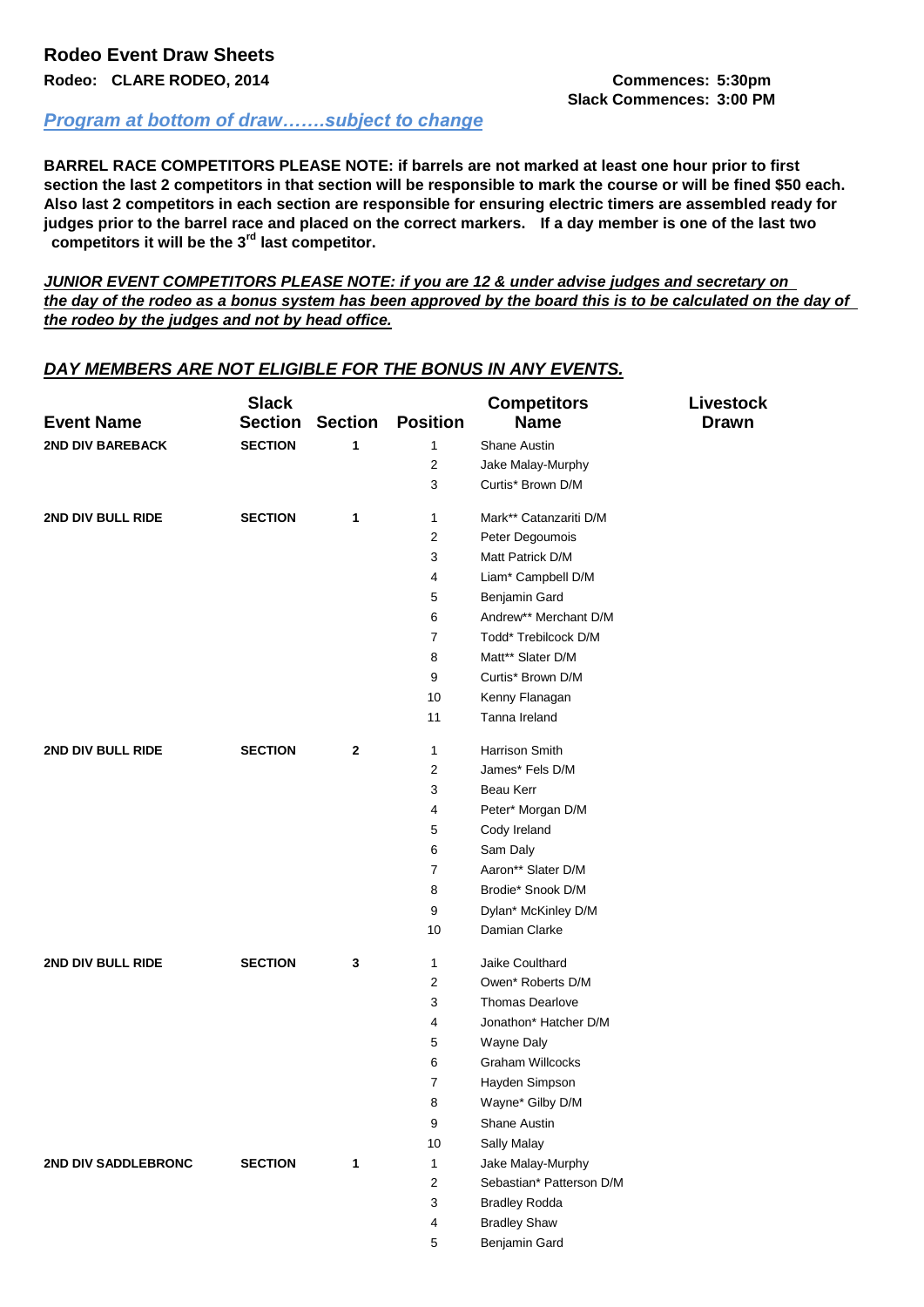|                         |                |              | 6              | Tanna Ireland                  |      |                  |
|-------------------------|----------------|--------------|----------------|--------------------------------|------|------------------|
|                         |                |              | 7              | Beau Kerr                      |      |                  |
|                         |                |              | 8              | Kingsley* Moore-Ward D/M       |      |                  |
|                         |                |              | 9              | Michael Keough                 |      |                  |
|                         |                |              | 10             | Brad* Mourilyan D/M            |      |                  |
| <b>BAREBACK</b>         | <b>SECTION</b> | 1            | $\mathbf{1}$   | Lachlan Marshall               | 26NF | <b>GREYSTONE</b> |
|                         |                |              | 2              | Shane Austin                   | T8NF | DANNY BOY        |
| <b>BARREL RACE</b>      | <b>SLACK</b>   | 1            | $\mathbf{1}$   | Renae Kent                     |      |                  |
|                         |                |              | $\overline{2}$ | <b>Tara Williams</b>           |      |                  |
|                         |                |              | 3              | <b>Billieleigh Gibson</b>      |      |                  |
|                         |                |              | 4              | Ruth O'Donoghue                |      |                  |
|                         |                |              | 5              | Jodie Green                    |      |                  |
|                         |                |              | 6              | Jenny Reschke                  |      |                  |
|                         |                |              | 7              | Lisa Ireland                   |      |                  |
|                         |                |              | 8              | Julie Breed                    |      |                  |
|                         |                |              | 9              | Amanda Tielen                  |      |                  |
|                         |                |              | 10             | Hannah Moat                    |      |                  |
|                         |                |              | 11             | Tammy Woodall                  |      |                  |
|                         |                |              | 12             | <b>Alana Pitts</b>             |      |                  |
|                         |                |              | 13             | Sandy Hahn                     |      |                  |
|                         |                |              | 14             | Jessie* Cooley D/M             |      |                  |
|                         |                |              | 15             | Calla Matthews                 |      |                  |
|                         |                |              | 16             | Sam Pratt                      |      |                  |
|                         |                |              | 17             | Montana O'Donoghue-Kent        |      |                  |
|                         |                |              | 18             |                                |      |                  |
|                         |                |              |                | Mitch Ralph-Browne             |      |                  |
|                         |                |              | 19             | Stephanie Gard<br>Sarah Mclean |      |                  |
|                         |                |              | 20             |                                |      |                  |
| <b>BARREL RACE</b>      | <b>SECTION</b> | 1            | $\mathbf{1}$   | Jodie* Jonas D/M               |      |                  |
|                         |                |              | 2              | Rebecca Keough                 |      |                  |
|                         |                |              | 3              | Kylie Kemp                     |      |                  |
|                         |                |              | 4              | Shianne O'Donoghue-Kent        |      |                  |
|                         |                |              | 5              | Stacey* Jonas D/M              |      |                  |
|                         |                |              | 6              | Tenille* Roeby D/M             |      |                  |
|                         |                |              | 7              | Amanda Foster                  |      |                  |
|                         |                |              | 8              | India* Woods D/M               |      |                  |
|                         |                |              | 9              | Kimberly Longbottom            |      |                  |
|                         |                |              | 10             | Karla Sullivan                 |      |                  |
|                         |                |              | 11             | Cherie O'Donoghue              |      |                  |
|                         |                |              | 12             | Jenny Heath                    |      |                  |
|                         |                |              | 13             | Jessica Layton                 |      |                  |
|                         |                |              | 14             | Cassie Heuritsch               |      |                  |
|                         |                |              | 15             | Tamara Harper                  |      |                  |
|                         |                |              | 16             | Leslie Moore                   |      |                  |
| <b>BREAKAWAY ROPING</b> | <b>SECTION</b> | 1            | $\mathbf{1}$   | Latteliah DeSpirt              |      |                  |
|                         |                |              | $\overline{c}$ | Suzanne Goulter                |      |                  |
|                         |                |              | 3              | Julie Breed                    |      |                  |
|                         |                |              | 4              | Allison Direen                 |      |                  |
|                         |                |              | 5              | Jodie Green                    |      |                  |
|                         |                |              | 6              | Melissa Francis                |      |                  |
| <b>BREAKAWAY ROPING</b> | <b>SECTION</b> | $\mathbf{2}$ | $\mathbf{1}$   | Jenny Heath                    |      |                  |
|                         |                |              | 2              | Amanda Tielen                  |      |                  |
|                         |                |              | 3              | <b>Calla Matthews</b>          |      |                  |
|                         |                |              | 4              | Melanie Viedt                  |      |                  |
|                         |                |              | 5              | Jessica Layton                 |      |                  |
|                         |                |              | 6              | Cherie O'Donoghue              |      |                  |
| <b>BREAKAWAY ROPING</b> | <b>SECTION</b> | 3            | $\mathbf{1}$   | Leslie Moore                   |      |                  |
|                         |                |              | 2              | Stephanie Gard                 |      |                  |
|                         |                |              | 3              | Casey-Lee Collins              |      |                  |
|                         |                |              |                |                                |      |                  |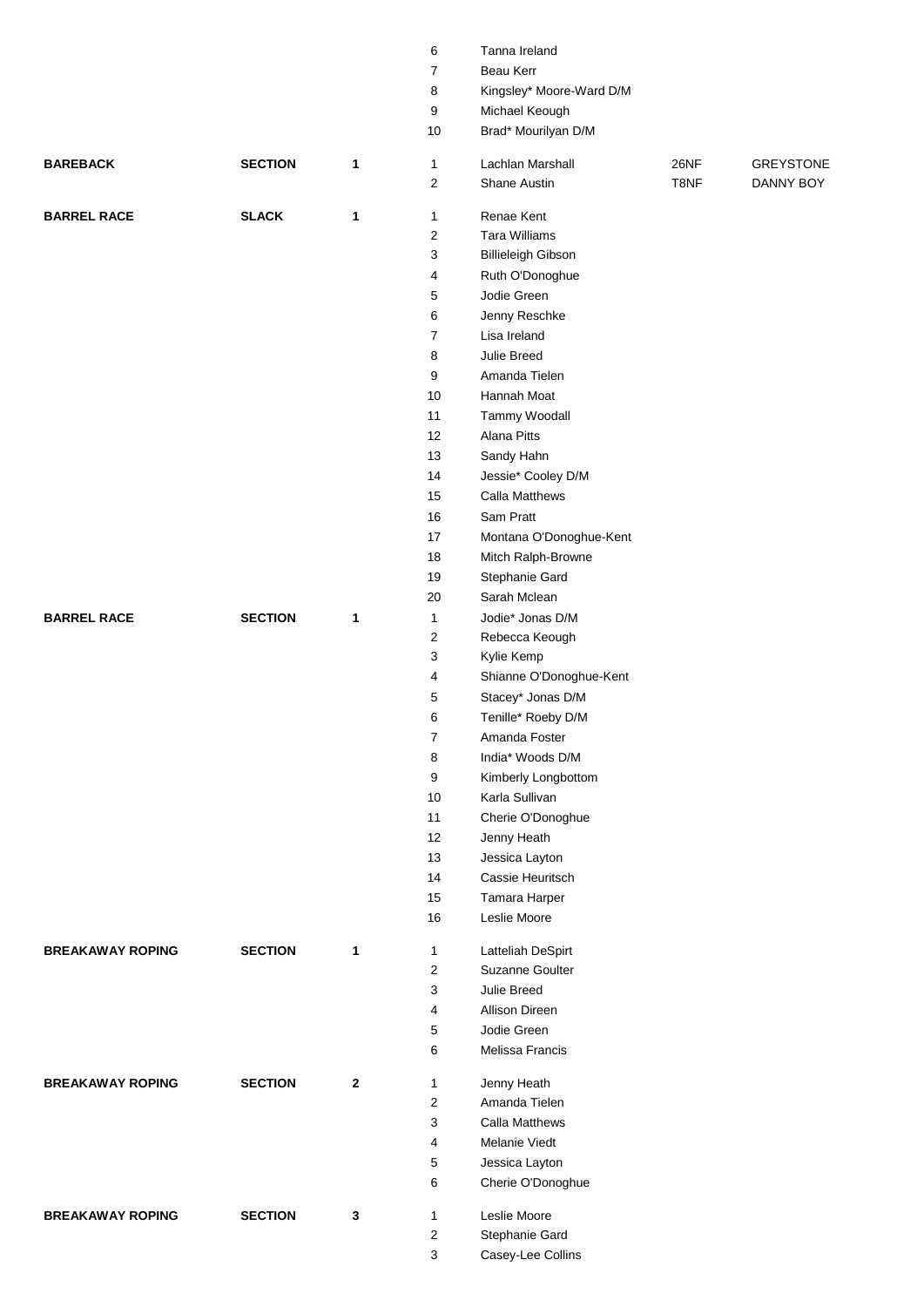|                           |                |   | 5                       | Cassie Heuritsch          |        |                           |
|---------------------------|----------------|---|-------------------------|---------------------------|--------|---------------------------|
|                           |                |   | 6                       | Annette Noble             |        |                           |
| <b>BULL RIDE</b>          | <b>SECTION</b> | 1 |                         | Curtis* Brown D/M         | 38 NF  | <b>HEAT N DUST</b>        |
|                           |                |   | 1                       |                           |        |                           |
|                           |                |   | $\overline{\mathbf{c}}$ | Hayden Daly               | 101 NF | DILLONS CHOICE            |
|                           |                |   | 3                       | Ben Brown                 | 004 NF | <b>WHIRLY WIND</b>        |
|                           |                |   | 4                       | Warren Coatman            | 003 NF | <b>BRINDLE BOB</b>        |
|                           |                |   | 5                       | Damian Clarke             | 137 NF | <b>VIPER</b>              |
|                           |                |   | 6                       | Peter Degoumois           | 20 NF  | ONE UP ONE<br><b>DOWN</b> |
|                           |                |   | $\overline{7}$          | Tom Willoughby            | 002 NF | <b>BLUE BOY</b>           |
|                           |                |   | 8                       | <b>Will Purcell</b>       | 39 NF  | PALE FACE                 |
| <b>JUNIOR BARREL RACE</b> | <b>SLACK</b>   | 1 | $\mathbf{1}$            | India* Woods D/M          |        |                           |
|                           |                |   | $\overline{\mathbf{c}}$ | Karah Knight              |        |                           |
|                           |                |   | 3                       | Montana O'Donoghue-Kent   |        |                           |
|                           |                |   | 4                       | Benjamin Gard             |        |                           |
|                           |                |   | 5                       | Kate Ozolins              |        |                           |
|                           |                |   | 6                       | Casey Green               |        |                           |
|                           |                |   | 7                       | Macy Robertson-Wood       |        |                           |
|                           |                |   | 8                       | Alishia* Thomas D/M       |        |                           |
|                           |                |   | 9                       | <b>Ellie Gard</b>         |        |                           |
|                           |                |   | 10                      | Chandrika Coulthard       |        |                           |
|                           |                |   | 11                      | Abbey-May Shegog          |        |                           |
|                           |                |   | 12                      | Samantha Maher            |        |                           |
|                           |                |   | 13                      | Tenille* Roeby D/M        |        |                           |
|                           |                |   |                         |                           |        |                           |
| <b>JUNIOR BARREL RACE</b> | <b>SECTION</b> | 1 | 1                       | Tanisha* Towner D/M       |        |                           |
|                           |                |   | $\overline{\mathbf{c}}$ | Caitlin Mitchell          |        |                           |
|                           |                |   | 3                       | Jessie* Cooley D/M        |        |                           |
|                           |                |   | 4                       | Skyanne* Gill D/M         |        |                           |
|                           |                |   | 5                       | Hannah Moat               |        |                           |
|                           |                |   | 6                       | Marran Thompson           |        |                           |
|                           |                |   | $\overline{7}$          | Shayleigh Ingelse         |        |                           |
|                           |                |   | 8                       | Jessica Hahn              |        |                           |
|                           |                |   | 9                       | <b>Hayley Rogers</b>      |        |                           |
|                           |                |   | 10                      | Courtney* Thomas D/M      |        |                           |
|                           |                |   | 11                      | <b>Billieleigh Gibson</b> |        |                           |
|                           |                |   | 12                      | Georgie Kapeller          |        |                           |
|                           | <b>SECTION</b> |   |                         |                           |        |                           |
| <b>JUNIOR STEER RIDE</b>  |                | 1 | 1                       | Sally Malay<br>Beau Kerr  |        |                           |
|                           |                |   | $\boldsymbol{2}$        |                           |        |                           |
|                           |                |   | 3                       | Jake Malay-Murphy         |        |                           |
|                           |                |   | 4                       | Josh* Megson D/M          |        |                           |
|                           |                |   | 5                       | Jaike Coulthard           |        |                           |
|                           |                |   | 6                       | Harrison Smith            |        |                           |
|                           |                |   | $\overline{7}$          | Benjamin Gard             |        |                           |
|                           |                |   | 8                       | Tanna Ireland             |        |                           |
|                           |                |   | 9                       | Cameron* Weiss D/M        |        |                           |
| <b>JUNR BREAKAWAY</b>     | <b>SLACK</b>   | 1 | 1                       | Casey Green               |        |                           |
|                           |                |   | $\overline{2}$          | <b>Ellie Gard</b>         |        |                           |
|                           |                |   | 3                       | Marran Thompson           |        |                           |
|                           |                |   | 4                       | Benjamin Gard             |        |                           |
| <b>JUNR BREAKAWAY</b>     | <b>SECTION</b> | 1 | 1                       | Clem Heath                |        |                           |
|                           |                |   | $\overline{\mathbf{c}}$ | Georgie Kapeller          |        |                           |
|                           |                |   | 3                       | William Thompson          |        |                           |
|                           |                |   | 4                       | Jake Malay-Murphy         |        |                           |
|                           |                |   | 5                       | Sally Malay               |        |                           |
| <b>ROPE AND TIE</b>       | <b>SLACK</b>   | 1 | 1                       | <b>Clint Purse</b>        |        |                           |
|                           |                |   | $\overline{2}$          | <b>Terry Evison</b>       |        |                           |
|                           |                |   | 3                       | Darryl Thompson           |        |                           |
|                           |                |   |                         |                           |        |                           |

Kylie Kemp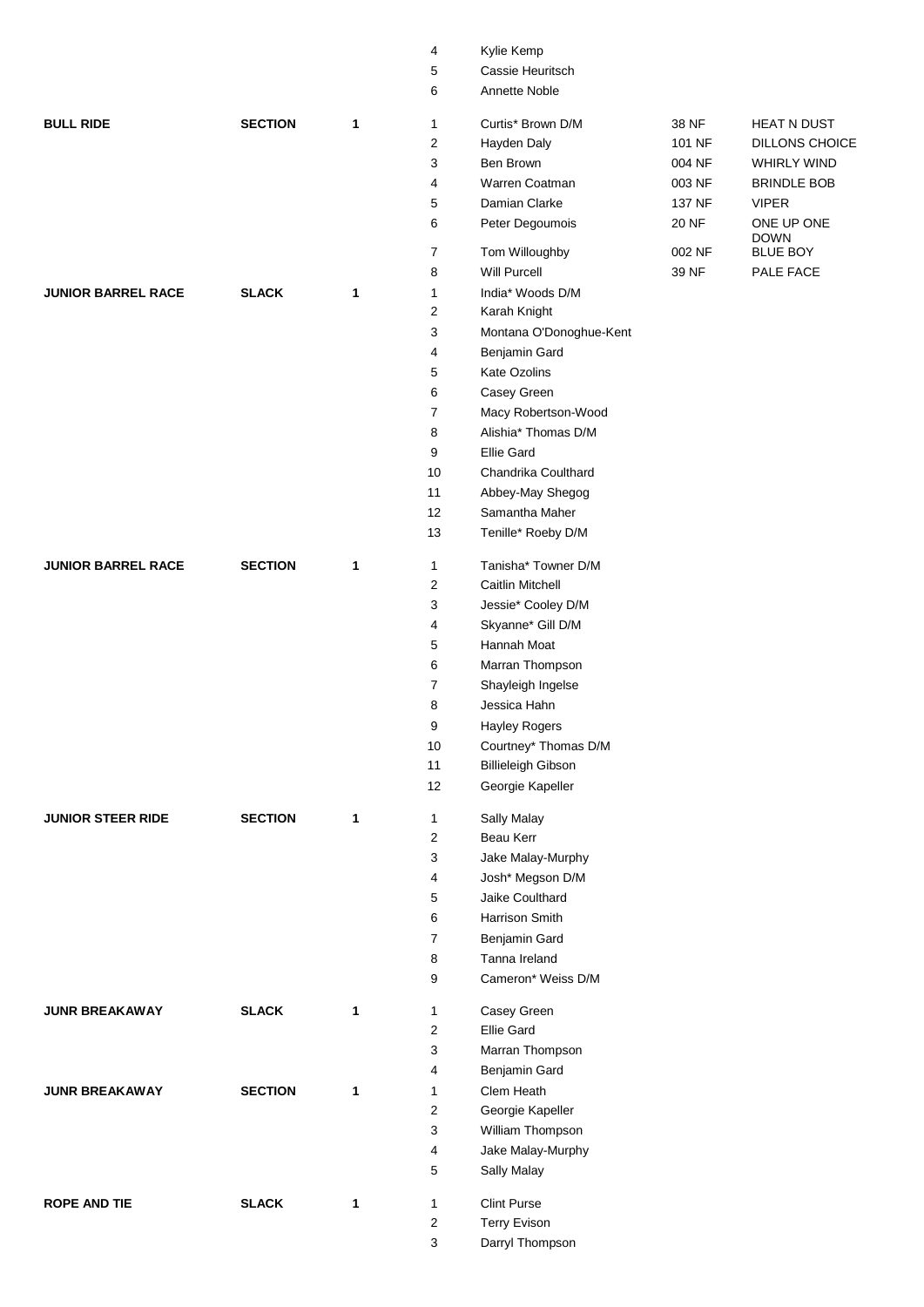|                        |                |              | 4                       | Tom Willoughby           |       |                      |
|------------------------|----------------|--------------|-------------------------|--------------------------|-------|----------------------|
|                        |                |              | 5                       | Peter Allen              |       |                      |
|                        |                |              |                         |                          |       |                      |
| <b>ROPE AND TIE</b>    | <b>SLACK</b>   | $\mathbf{2}$ | 1                       | David Shegog             |       |                      |
|                        |                |              | $\overline{\mathbf{c}}$ | Sally Malay              |       |                      |
|                        |                |              | 3                       | Gavin Walker             |       |                      |
| <b>ROPE AND TIE</b>    | <b>SECTION</b> | 1            | 1                       | Jay R Marsh              |       |                      |
|                        |                |              | $\overline{2}$          | Lee Kimber               |       |                      |
|                        |                |              | 3                       | Kenny Flanagan           |       |                      |
|                        |                |              | 4                       | Allen Heath              |       |                      |
|                        |                |              |                         |                          |       |                      |
|                        |                |              | 5                       | Daniel Pearson           |       |                      |
| <b>SADDLE BRONC</b>    | <b>SECTION</b> | 1            | 1                       | Brad* Mourilyan D/M      | W2NF  | <b>PANDA</b>         |
|                        |                |              | $\overline{2}$          | Dean Oliver              | 030NF | AIR WOLF             |
|                        |                |              | 3                       | Lachlan Marshall         | 20NF  | <b>HEARTBREAK</b>    |
|                        |                |              | 4                       | Brendon Kennedy          | 102NF | <b>KING BILLY</b>    |
|                        |                |              | 5                       | <b>Brad Williams</b>     | T03NF | <b>TAFFY</b>         |
|                        |                |              | 6                       | James Maloney            | 04NF  | <b>MICK</b>          |
|                        |                |              | $\overline{7}$          | Daniel Pearson           | W6NF  | <b>STRAWBERRY</b>    |
|                        |                |              |                         |                          |       |                      |
|                        |                |              | 8                       | Naran Schmidt            | T7NF  | <b>GOLDEN SUNSET</b> |
|                        |                |              | 9                       | Kingsley* Moore-Ward D/M | 013NF | <b>BLACK OPAL</b>    |
| <b>STEER WRESTLING</b> | <b>SECTION</b> | 1            | 1                       | Tom Willoughby           |       |                      |
|                        |                |              | $\overline{\mathbf{c}}$ | Peter Allen              |       |                      |
|                        |                |              | 3                       | Kenny Flanagan           |       |                      |
|                        |                |              |                         |                          |       |                      |
| <b>STEER WRESTLING</b> | <b>SECTION</b> | $\mathbf 2$  | $\mathbf{1}$            | Gavin Walker             |       |                      |
|                        |                |              | $\sqrt{2}$              | Allen Heath              |       |                      |
|                        |                |              | 3                       | Lee Kimber               |       |                      |
|                        |                |              | 4                       | Joel Lillyman            |       |                      |
|                        |                |              | 5                       | Daniel Pearson           |       |                      |
|                        |                |              |                         |                          |       |                      |
| <b>STEER WRESTLING</b> | <b>SECTION</b> | 3            | 1                       | Brodie* Snook D/M        |       |                      |
|                        |                |              | $\boldsymbol{2}$        | Casey Lillyman           |       |                      |
|                        |                |              | 3                       | Tony Azzopardi           |       |                      |
|                        |                |              | 4                       | Aaron Bookluck           |       |                      |
|                        |                |              | 5                       | <b>Terry Evison</b>      |       |                      |
| <b>TEAM ROPING</b>     | <b>SLACK</b>   | 1            | 1                       | Craig Dodt               |       |                      |
|                        |                |              | $\overline{\mathbf{c}}$ | Benjamin Gard            |       |                      |
|                        |                |              | 3                       | Daniel Kapeller          |       |                      |
|                        |                |              | 4                       | <b>Clint Purse</b>       |       |                      |
|                        |                |              | 5                       | <b>Bradley Shaw</b>      |       |                      |
|                        |                |              | 6                       | Gavin Walker             |       |                      |
|                        |                |              | 7                       | Darryl Dicks             |       |                      |
|                        |                |              | 8                       | David N Rowden           |       |                      |
|                        |                |              | 9                       | Sally Malay              |       |                      |
|                        |                |              | 10                      | <b>Tony Woodall</b>      |       |                      |
|                        |                |              | 11                      | David Shegog             |       |                      |
|                        |                |              |                         |                          |       |                      |
| <b>TEAM ROPING</b>     | <b>SLACK</b>   | $\mathbf{2}$ | 1                       | Cherie O'Donoghue        |       |                      |
|                        |                |              | $\overline{2}$          | Joel Lillyman            |       |                      |
|                        |                |              | 3                       | Daniel Pearson           |       |                      |
|                        |                |              | 4                       | Jacob Gaffey             |       |                      |
|                        |                |              | 5                       | Mark Heuritsch           |       |                      |
|                        |                |              | 6                       | Gary Tielen              |       |                      |
|                        |                |              | $\overline{7}$          | Cassie Heuritsch         |       |                      |
|                        |                |              | 8                       | Peter Allen              |       |                      |
|                        |                |              | 9                       | Clem Heath               |       |                      |
|                        |                |              | $10$                    | Darryl Thompson          |       |                      |
|                        |                |              | 11                      | Tom Willoughby           |       |                      |
|                        |                |              |                         | Aaron Bookluck           |       |                      |
| <b>TEAM ROPING</b>     | <b>SECTION</b> | 1            | 1                       |                          |       |                      |
|                        |                |              | 2                       | Casey Lillyman           |       |                      |